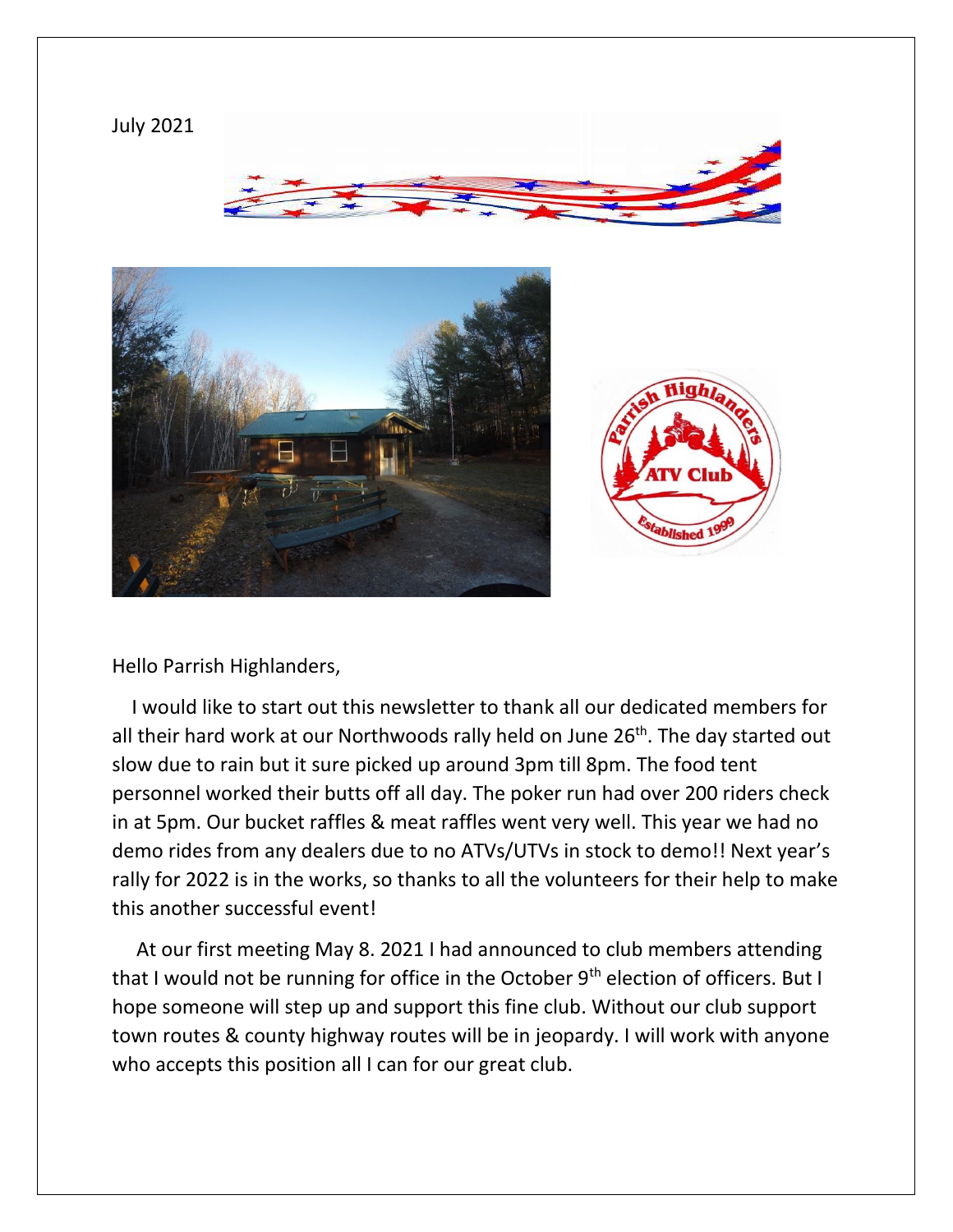**Notice:** On August 28<sup>th</sup> 2021, Langlade County ATV/UTV clubs will be hosting a benefit for Lil' Hummer, proprietor of Lil' Hummer's Hideaway & Campground, Location Langlade County Hwy A & Langlade County Hwy TT. This event is to help Larry & Karen Schisel for their loyal support of all Langlade County Clubs. Hummer was injured 2 years ago, he has undergone many surgeries, 2 years of rehab and now amputation of his foot. Let's see if we can help them in their time of need as they have helped us thru the years. Hummer is also VP of Wolf River Riders ATV/UTV club and VP of the Wisconsin Tavern league. At this fundraiser event we will have bucket raffles, meat raffles, music, 50/50 raffle, food & drink. There will be a 3-day poker run, buy as many poker sheets as you wish \$10 each, which you pay for when you return to Hummers for the draw of hands. Payout will be 50% to winners, 50% to the fundraiser for Hummer. Look at our local establishments for details as posters are printed.

Parrish Highlanders is having our 7<sup>th</sup> Annual Meat Raffle on Sept 18<sup>th</sup>, at Elcho Clubhouse on County Hwy K, one block east of State Hwy 45, downtown Elcho, from 3pm to 6pm. Raffle tickets are available at our local sponsors. Pit stops #41, #6, #9, #21, #20, #8, #12, #17, #16, #14 on your NEW 2021-2022 Langlade trail map. I sure would like to see a lot more of our club members to attend and enjoy these events and help support the trails & routes in our area, so put these dates on your calendar. Meat raffle tickets are \$20ea 1<sup>st</sup> prize \$400 Gift certificate from Fishers Meats of Deerbrook, 2<sup>nd</sup> prize 7cu ft chest freezer, music but Bobby Vintage 3pm-6pm. Meat raffles thru the event for gift certificates from Fishers Meats. 50/50 cash raffle, free food & fixins.

 Fall Ride 2021 – This year we are planning on going to Iron River, WI. Ride will be September 28th, 29th, 30th. The first ride will be September 28th starting at 1:00pm, that will allow you to travel the morning of the 28th or if you wish you can arrive the night before. Check-In time is 4:00pm. September 29th & 30 will be all day rides. Lumbermen's Inn Motel is where we will be staying, this link will give you their informational Home Page [\(lumbermensinn.com\)](http://lumbermensinn.com/) phone number is 715-372-4515 to make a reservation. Rooms are \$60 for 2 people or \$50 for 1 person. There are about 20 rooms available, we could not reserve a block of rooms so book early, there are no cancellation fees if you cancel 24 hours in advance. They are 100 feet from the trail and parking is available for trailers. There is a campground nearby as well. Moon Lake Campground – Iron River Area [\(visitironriver.com\)](http://visitironriver.com/) about 10 blocks away and you can drive your ATV from there to the Motel. If you are planning on going, please contact Dick Meier by email [rmeier@merr.com](mailto:rmeier@merr.com) or call 608-220-3160, we would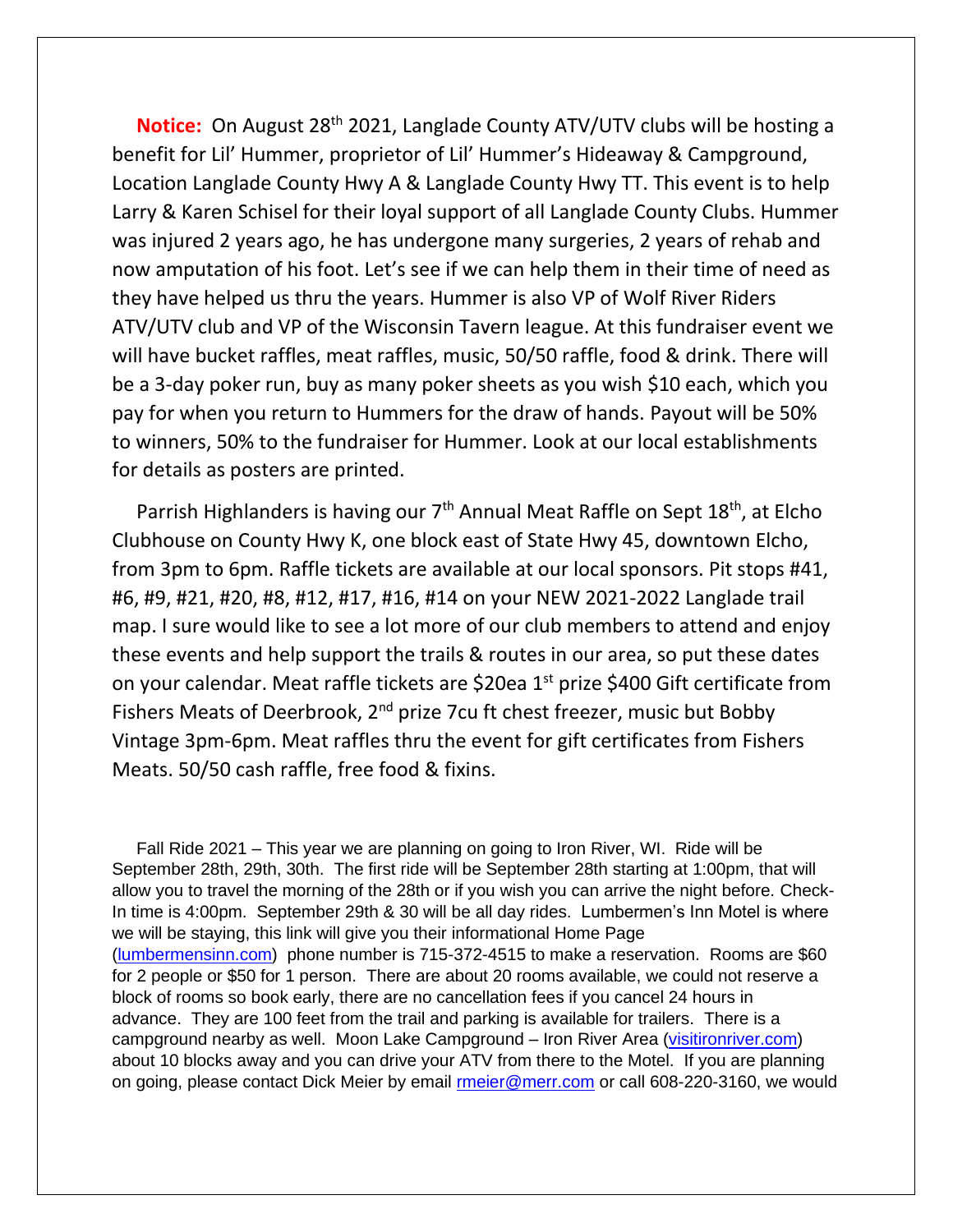like to get some idea of how many are planning to join us and that way we can communicate with you as we get closer to the Fall Ride.

 October 9, 2021 last club meeting of the year. Elections for officers 10am Parrish Town Hall. **All board member positions are open.** Ride after meeting & elections. Chili dump at shelter at 1:30pm-4:30pm. Bring your own homemade thawed chili, hot dogs & brats & fixins on club. Bring your best desserts to pass. We will need help at the chili sump for setup & cleanup.

*Happy Trails, Rus*

## **Thank for your support for the last 22 years!!!**



**Northwoods Rally 2021**